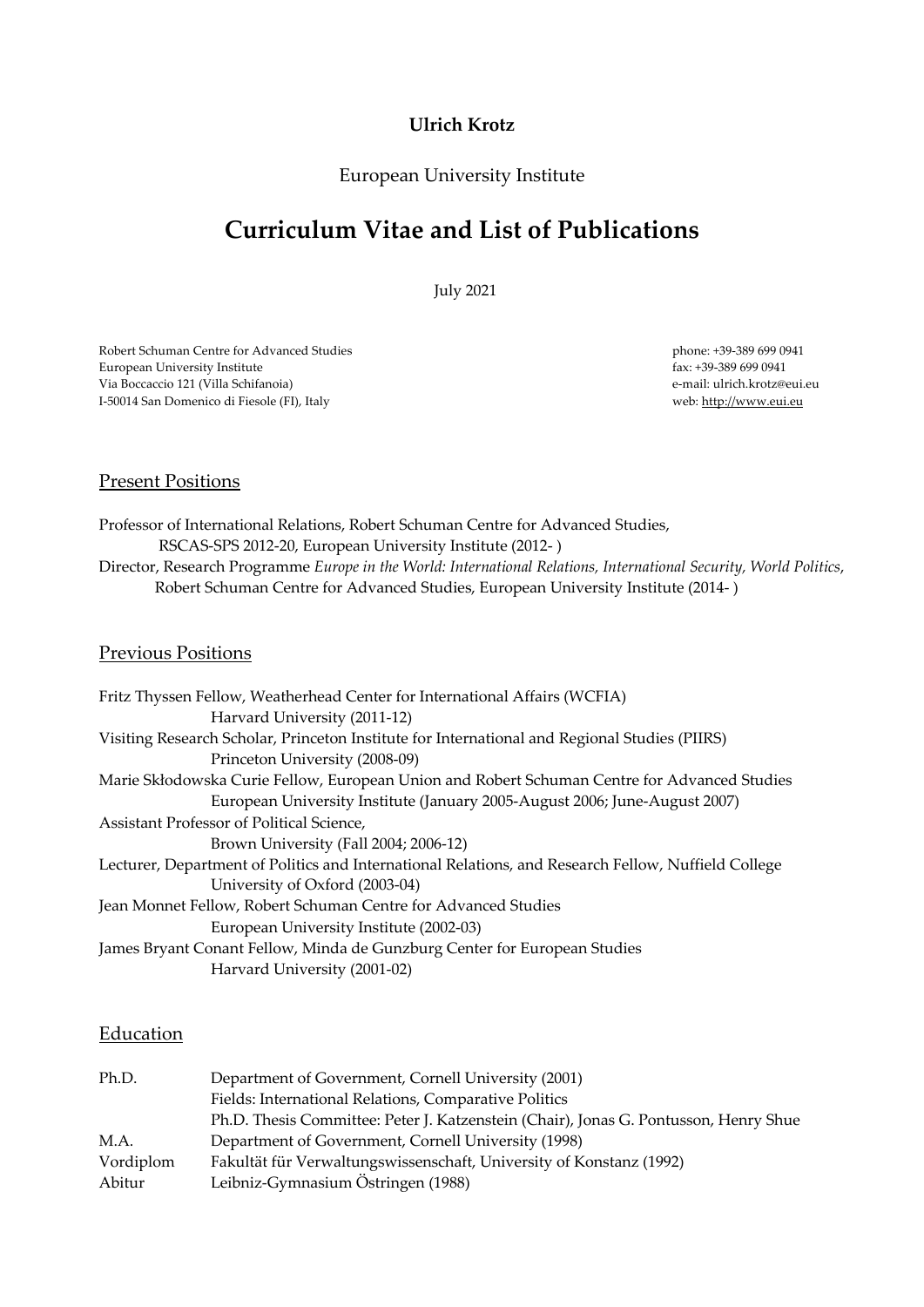## Grants, Fellowships, Prizes, Honors, Appointments

| 2021-22         | Alfred Grosser Chair, Centre de recherches internationales (CERI), Sciences Po Paris                                                                                                 |
|-----------------|--------------------------------------------------------------------------------------------------------------------------------------------------------------------------------------|
| 2014-20         | Erasmus+ Programme Grant of the European Commission for the Global Governance                                                                                                        |
|                 | Programme, including the research program Europe in the World: International Relations,                                                                                              |
|                 | International Security, World Politics (with the centre director and the other program                                                                                               |
|                 | directors at the Robert Schuman Centre for Advanced Studies)                                                                                                                         |
| 2015-16         | Research Grant, Research Council of the European University Institute (with                                                                                                          |
|                 | Federico Romero, Department of History, EUI)                                                                                                                                         |
| 2014-15         | Research Grant, Research Council of the European University Institute                                                                                                                |
| 2013-14         | Research Grant, Research Council of the European University Institute                                                                                                                |
| 2011-12         | Fritz Thyssen Fellowship, Weatherhead Center for International Affairs, Harvard<br>University                                                                                        |
| 2011            | Karen T. Romer Undergraduate Teaching and Research Award "for intellectual                                                                                                           |
|                 | collaboration between faculty and students and strengthening the curriculum"                                                                                                         |
| 2011            | Research Grant, Office of the Vice President for Research, Fund of the Arts, Humanities,<br>and Social Sciences, Brown University (award granted also in 2010, 2009, 2008, and 2007) |
| 2008            | Nomination for a Barrett Hazeltine Citation for Teaching Excellence, Brown University                                                                                                |
| 2005-07         | Marie Skłodowska Curie Fellowship of the Commission of the European Union,                                                                                                           |
|                 | Robert Schuman Centre for Advanced Studies, European University Institute                                                                                                            |
| 2003-04         | Research Fellowship, Nuffield College, University of Oxford                                                                                                                          |
| 2003-08         | Academy member, Die Junge Akademie at the Berlin-Brandenburgische Akademie der                                                                                                       |
|                 | Wissenschaften and the Deutsche Akademie der Naturforscher Leopoldina, Berlin                                                                                                        |
|                 | (appointments are for five-year membership)                                                                                                                                          |
| 2002-03         | Jean Monnet Fellowship, Robert Schuman Centre for Advanced Studies, European                                                                                                         |
|                 | University Institute                                                                                                                                                                 |
| 2001-02         | James Bryant Conant Fellowship, Minda de Gunzburg Center for European Studies,                                                                                                       |
|                 | Harvard University                                                                                                                                                                   |
| Jan. 2000-      | Carpenter Chair Fellowship, Center for International Studies, Cornell University                                                                                                     |
| <b>May 2001</b> |                                                                                                                                                                                      |
| 1998-99         | Mellon Dissertation Fellowship, Mellon Foundation and Department of Government,                                                                                                      |
|                 | Cornell University                                                                                                                                                                   |
| 1998            | Language Fellowship for Work on Franco-German Affairs, Franco-German Youth Office                                                                                                    |
|                 | (DFJW/OFAJ) (Paris, October-November)                                                                                                                                                |
| 1998            | Visiting Research Fellowship, Franco-German Institute (DFI), Ludwigsburg (May-Sep.)                                                                                                  |
| 1997            | Luigi Einaudi Fellowship, Institute for European Studies, Cornell University                                                                                                         |
| 1996-97         | Visiting Scholar, Free University and International Studies Center (ISB), Berlin                                                                                                     |
| 1996            | Mellon Semester Fellowship, Mellon Foundation and Cornell University                                                                                                                 |
| 1993-94         | Sage Graduate Fellowship, Cornell University                                                                                                                                         |
|                 |                                                                                                                                                                                      |

## **Publications**

## a. Books: Monographs (all peer-reviewed)

*Divided We Stand: The EU's Global Engagement in 21st Century World Politics* (with Katerina Wright).

Advanced book project. Expected publication in 2022.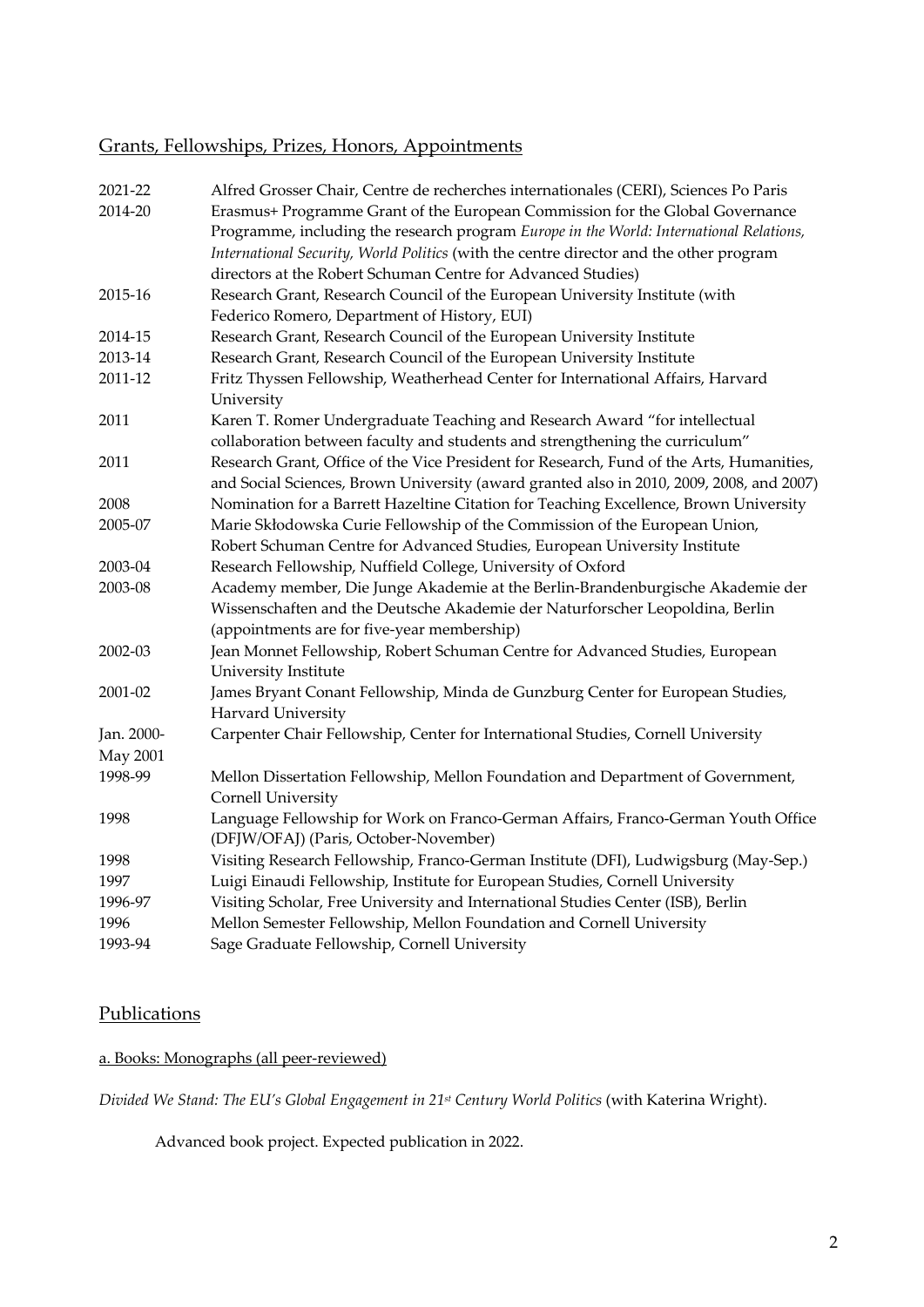*Shaping Europe: France, Germany, and Embedded Bilateralism from the Elysée Treaty to Twenty-First Century Politics* (with Joachim Schild), paperback edition (updated and revised). Oxford and New York: Oxford University Press, 2015.

Albanian edition: *Duke Formuar Europën*—*Franca, Gjermania dhe bilateralizmi i hekurt nga Traktati I Elize-së te Politikat e Shekullit të Njëzet e Një* Tirana: Alb Juris, 2021.

Chinese edition: 锻塑欧洲—— 法国、德国和从《爱丽舍宫条约》到 21 世纪政治的嵌入式双边主义 Beijing: China Social Sciences Press, 2020.

- *History and Foreign Policy in France and Germany*. London and New York: Palgrave Macmillan, 2015.
- *Shaping Europe: France, Germany, and Embedded Bilateralism from the Elysée Treaty to Twenty-First Century Politics* (with Joachim Schild), hardcover edition. Oxford and New York: Oxford University Press, 2013.
- *Flying Tiger: International Relations Theory and the Politics of Advanced Weapons*. Oxford and New York: Oxford University Press, 2011.

#### b. Edited Books (\*peer-reviewed)

\**Europe's Cold War Relations: The EC Towards a Global Role* (with Kiran Klaus Patel and Federico Romero), London et al.: Bloomsbury, hardcover edition 2020; paperback edition in preparation. Co-editor, contributing concluding chapter.

Under consideration for translation into Chinese.

*Wo bleibt die Zeit?* Berlin: Berliner Wissenschaftsverlag BWV, 2006. Co-editor, contributing introduction and framing chapter.

#### c. Journal Articles (\*peer-reviewed journals)

- \*"Introducing the EU's Global Engagement Database on European Common Security and Defence Policy (CSDP) Military Operations and Civilian Missions Worldwide (EUGED): Filling Old Gaps and Fueling New Research," to be submitted to an international peer-reviewed journal in September 2021 (with Danilo Di Mauro and Katerina Wright).
- \*"Embedded Bilateralism, Integration Theory, and European Crisis Politics: France, Germany, and the Birth of the EU Corona Recovery Fund," *Journal of Common Market Studies*, forthcoming 2021 (with Lucas Schramm).
- \*"An Old Couple in a New Setting: Franco-German Leadership in the Post-Brexit EU," *Politics and Governance*, Vol. 9, No. 1 (2021), pp. 48-58 (with Lucas Schramm).
- \*"Back to the Future? Franco-German Bilateralism in Europe's post-Brexit Union," *Journal of European Public Policy*, Vol. 25, No. 8. (May 2018), pp. 1174-1193 (with Joachim Schild).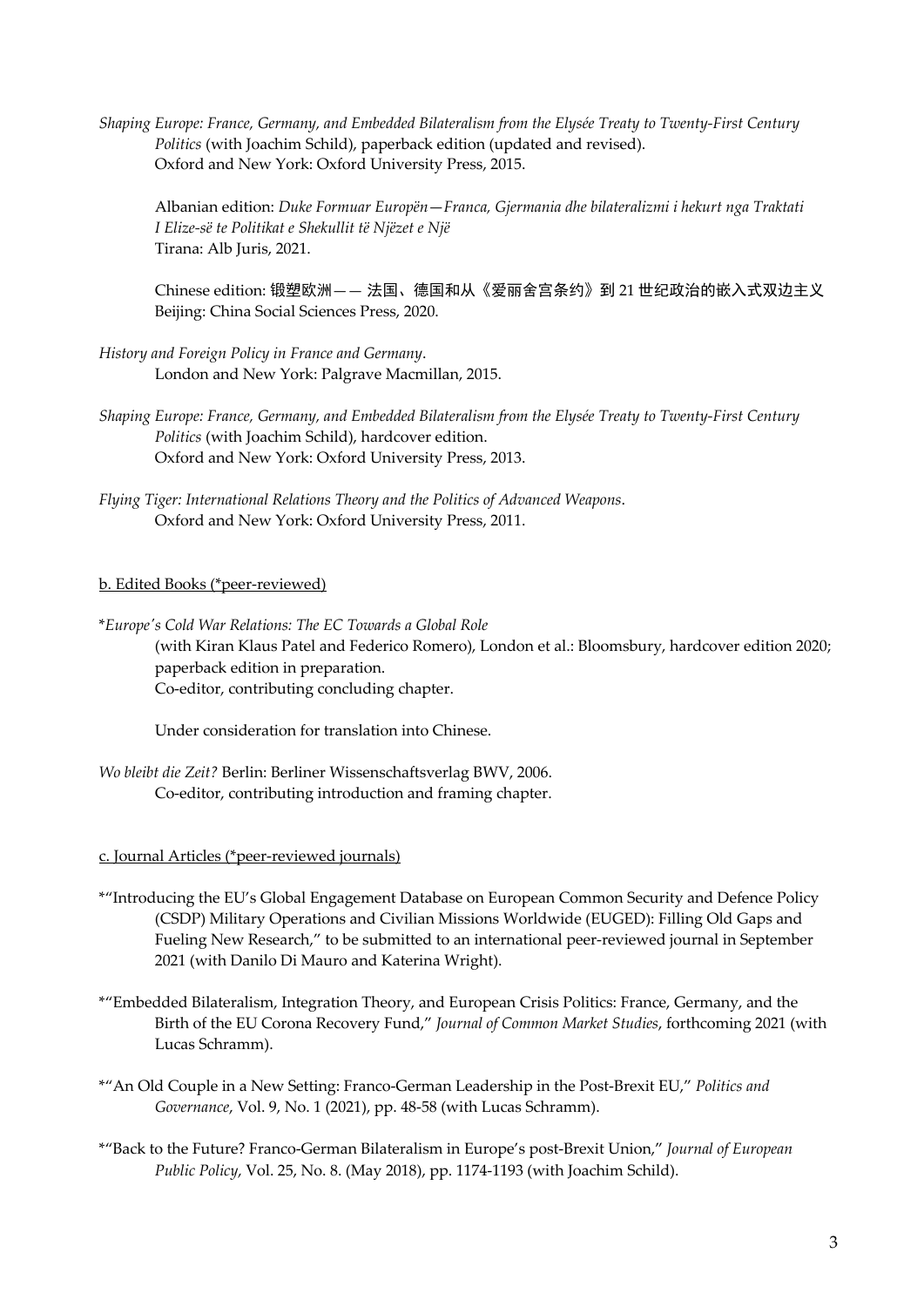Republished under the same title in *The Politics and Economics of Brexit*, edited by Simon Bulmer and Lucia Quaglia (London: Routledge, 2018), pp. 86-105.

- \*"Europe in an Age of Transition," *Global Affairs*, Vol. 3, No. 3 (2017), pp. 193-210 (with Richard Maher).
- \*"Europe's Crises and the EU's 'Big Three'," *West European Politics*, Vol. 39, No. 5 (September 2016), pp. 1053-1072 (with Richard Maher).

Republished under the same title in *Europe's Union in Crisis: Tested and Contested*, edited by Brigid Laffan (London: Routledge, 2017), pp. 139-158.

- \*"Three Eras and Possible Futures: A Long-Term View on the Franco-German Relationship a Century after the First World War," *International Affairs*, Vol. 90, No. 2 (March 2014), pp. 337-350.
- \*"Debating the Sources and Prospects of European Integration," *International Security*, Vol. 37, No. 1 (Summer 2012), pp. 178-199 (with Richard Maher; other participants in this debate: David M. McCourt and Andrew Glencross, Norrin M. Ripsman, Mark S. Sheetz and Jean-Yves Haine, and Sebastian Rosato).
- \*"The European Security Order between American Hegemony and French Independence," *European Security*, Vol. 20, No. 3 (September 2011), pp. 305-335 (with James Sperling).
- \*"International Relations Theory and the Rise of European Foreign and Security Policy," *World Politics*, Vol. 63, No. 3 (July 2011), pp. 548-579 (with Richard Maher).

Translated into Russian as У. Кротц, Р. Маэр, "Теория международных отношений и развитие сотрудничества в сфере внешней политики и политики безопасности."

Reprinted in the anthology Современная наука о международных отношениях за рубежом: Хрестоматия в трех томах / Под. общ. ред. И.С. Иванова. - М.: НП РСМД, Т.3 - 2015, с. 452-484. (*Contemporary Foreign International Relations Studies*, Vol. 3, edited by I. Ivanov [Moscow: NPMP Russian International Affairs Council, 2015], pp. 452-484.)

- \*"Regularized Intergovernmentalism: France-Germany and Beyond (1963-2009)," *Foreign Policy Analysis*, Vol. 6, No. 2 (June 2010), pp. 147-185.
- "Europe in the New World: National Governments and the EU at the G-20," *Perspectives on Europe*, Vol. 39, No. 2 (Autumn 2009), pp. 26-30 (with Richard Maher).
- \*"Momentum and Impediments: Why Europe Won't Emerge as a Full Political Actor on the World Stage Soon," *Journal of Common Market Studies*, Vol. 47, No. 3 (May 2009), pp. 555-578.
- \*"Parapublic Underpinnings of International Relations: The Franco-German Construction of Europeanization of a Particular Kind," *European Journal of International Relations*, Vol. 13, No. 3 (September 2007), pp. 385-417.

An abridged version of this article has been translated into Japanese as "パラ・パブリックによる国際関係の土台造り— 独仏の国境を越えた社会的目的の構築" (Parapublic Underpinnings of International Relations: The Franco-German Construction of International Social Purpose). International Center for the Study of Historical Reconciliation, Tokyo Keizai University and Goethe Institute, Tokyo, June 2007.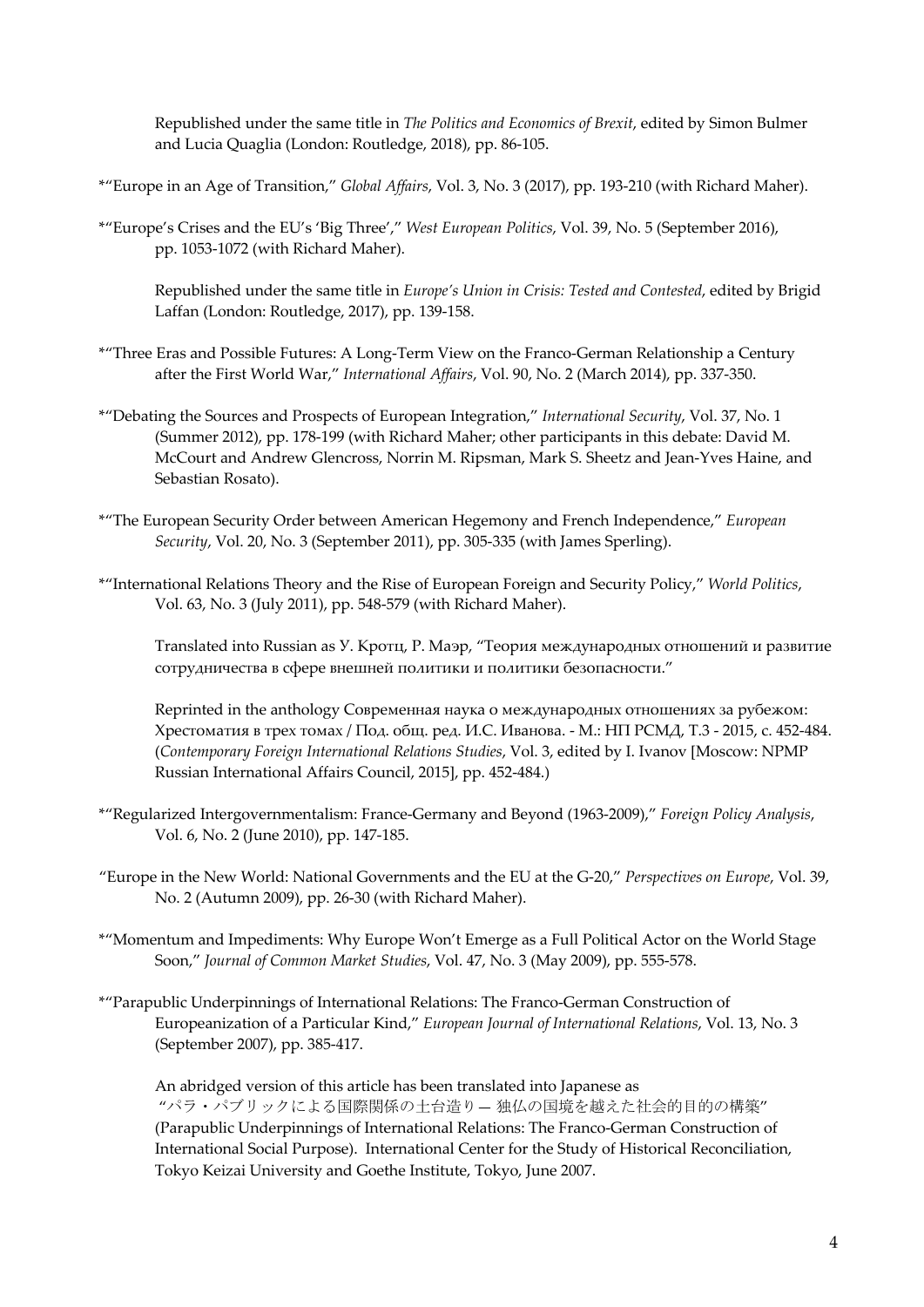#### d. Book Chapters and Working Papers (\*peer-reviewed, otherwise editor reviewed)

- \*"European Foreign Policy," in *Elgar Companion to the European Union*, edited by Samuel B.H. Faure and Christian Lequesne. Northampton: Edward Elgar Publishing, forthcoming (with Katharina Wolf and Lucas Schramm).
- \*"Dis-Atlanticism: The West in an Era of Global Fragmentation," in *Key Controversies in European Integration* (3rd edition), edited by Hubert Zimmermann and Andreas Dür. London and New York: Palgrave Macmillan, forthcoming in 2021 (with Rawi Abdelal).
- "锻塑欧洲 中文版前言" (New Preface to the Chinese edition of *Shaping Europe: France, Germany, and Embedded Bilateralism from the Elysée Treaty to Twenty-First Century Politics*. Beijing: China Social Sciences Press, 2021 (with Joachim Schild).
- \*"International History Meets International Relations," in *Europe's Cold War Relations: The EC Towards a Global Role*, edited by Ulrich Krotz, Kiran Klaus Patel, and Federico Romero. London et al.: Bloomsbury 2020.
- \*"German Diplomatic Security Policy: A Federal Police Response," in *Diplomatic Security: A Comparative Analysis*, edited by Eugenio Cusumano and Christopher Kinsey. Stanford, Calif.: Stanford University Press 2019, pp. 90-108 (with Klaus Brummer).
- \*"CSDP Military Operations," in *The Handbook of European Defence Policies and Armed Forces*, edited by Hugo Meijer and Marco Wyss, Oxford and New York: Oxford University Press 2018, pp. 870-887 (with Katerina Wright).
- \*"Franco-German Defence and Security Cooperation," in *The Handbook of European Defence Policies and Armed Forces*, edited by Hugo Meijer and Marco Wyss, Oxford and New York: Oxford University Press 2018, pp. 440-457 (with Katharina Wolf).
- "France: Germany's Indispensable Ally in European Policy-Making," German European Policy Series (GEPS), No. 01/18, Institut für Europäische Politik (IEP), Berlin 2018 (with Joachim Schild).
- "Frankreich—unverzichtbarer Partner deutscher Europapolitik," in *Handbuch der deutschen Europapolitik*, edited by Katrin Böttger and Mathias Jopp, Baden-Baden: Nomos 2016, pp. 435-448 (with Joachim Schild).
- "*Embedded Bilateralism*: Die deutsch-französischen Sonderbeziehungen in Europa," in *Sonderbeziehungen als Nexus zwischen Außenpolitik und internationalen Beziehungen*, edited by Klaus Brummer, Sebastian Harnisch, and Kai Oppermann, Baden-Baden: Nomos 2015, pp. 289-312 (with Joachim Schild).
- \*"Disjoining Partners: Europe and the American Imperium," in *Power in a Complex Global System*, edited by Bruce Jentleson and Louis Pauly, New York: Routledge 2014, pp. 131-147 (with Rawi Abdelal).
- "Embedded Bilateralism: Deutsch-französische Beziehungen in der europäischen Politik," in *Frankreich-Jahrbuch 2012*, edited by Deutsch-Französisches Institut (Ludwigsburg), Wiesbaden: VS Verlag für Sozialwissenschaften 2013, pp. 33-49 (with Joachim Schild).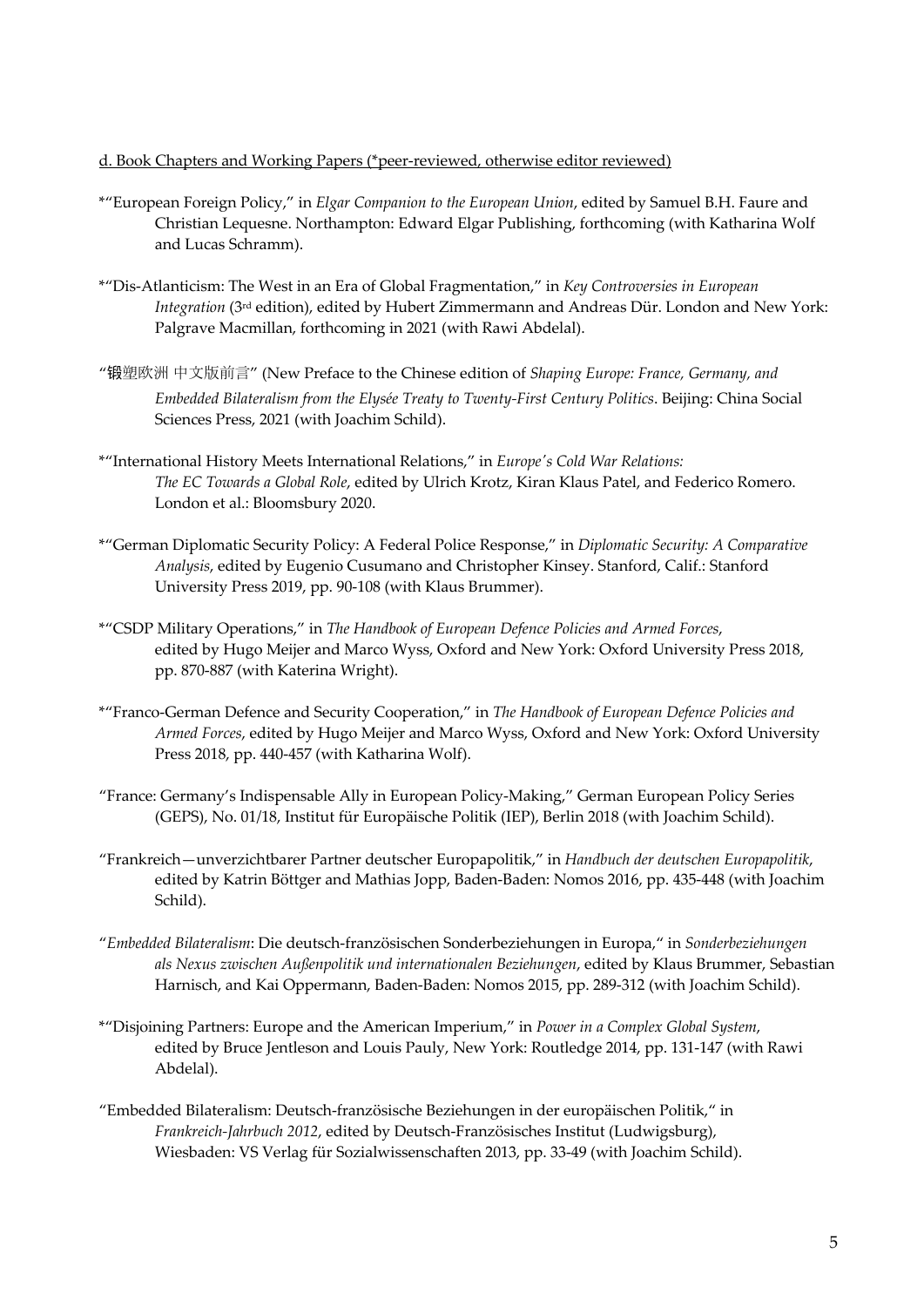- "Disjoining Partners: Europe and the American Imperium," in PK Fest: Proceedings of a Conference in Honor of Peter J. Katzenstein, Ithaca, New York, October 14-15, 2011, assembled by Bruce Jentleson and Louis Pauly, Cornell University, January 2012, pp. 343-362 (with Rawi Abdelal).
- \*"Discord and Collaboration in Franco-American Relations: What Can Role Theory Tell Us?" in *Role Theory in International Relations: Approaches and Analyses* edited by Sebastian Harnisch, Cornelia Frank, and Hanns W. Maull, New York: Routledge 2011, pp. 213-233 (with James Sperling).
- \*"The (Beginning of the) End of the Political Unity of the West? Four Scenarios of North Atlantic Futures," Transatlantic Programme Series, Robert Schuman Centre for Advanced Studies, European University Institute (September 2008), *EUI Working Papers, RSCAS 2008/31*.
- "Wo bleibt sie denn nun, die Zeit?" in *Wo bleibt die Zeit?*, Die Junge Akademie et al. (eds.), Berlin: Berliner Wissenschaftsverlag 2006, pp. 6-17.
- "National Role Conceptions and Foreign Policies: France and Germany Compared." Cambridge, MA: Program for the Study of Germany and Europe Working Paper 02.1. Minda de Gunzburg Center for European Studies, Harvard University, 2002.
- "Ties that Bind? The Parapublic Underpinnings of Franco-German Relations as Construction of International Value." Cambridge, MA: Program for the Study of Germany and Europe Working Paper 02.4. Minda de Gunzburg Center for European Studies, Harvard University, 2002.
- "Structure as Process: The Regularized Intergovernmentalism of Franco-German Bilateralism." Cambridge, MA: Program for the Study of Germany and Europe Working Paper 02.3. Minda de Gunzburg Center for European Studies, Harvard University, 2002.
- "Social Content of the International Sphere: Symbols and Meaning in Franco-German Relations." Cambridge, MA: Program for the Study of Germany and Europe Working Paper 02.2. Minda de Gunzburg Center for European Studies, Harvard University, 2002.
- "Wer handelt mit welchen Interessen, die woher kommen? Perspektiven und Modelle der Interessenformierung bei großen kollektiven Akteuren in der Lehre der Internationalen Beziehungen und der Außenpolitikanalyse," *Internationales Studienzentrum Berlin Jahrbuch*. (Who Acts with Which Interests and Where do Those Interests Come from? Perspectives on and Models of Interest Formation of Large Collective Actors in International Relations Theory and Foreign Policy Analysis.) Berlin, 1998.
- "Interaktion und Interessen," *Internationales Studienzentrum Berlin Jahrbuch*. (Interaction and Interests.) Berlin, 1997.

#### e. Databases

"EU's Global Engagement: A Database of CSDP Military Operations and Civilian Missions Worldwide" (EUGED), Version 2.0 (2017) (with Danilo Di Mauro and Katerina Wright) Codebook, Excel Sheets, and STATA-Files are accessible at Harvard Dataverse https://dataverse.harvard.edu/dataset.xhtml?persistentId=doi:10.7910/DVN/BD80QM; ICPSR at the University of Michigan https://www.openicpsr.org/repoEntity/show/78108; and the EUI's web pages http://globalgovernanceprogramme.eui.eu/eu-global-engagement-database/.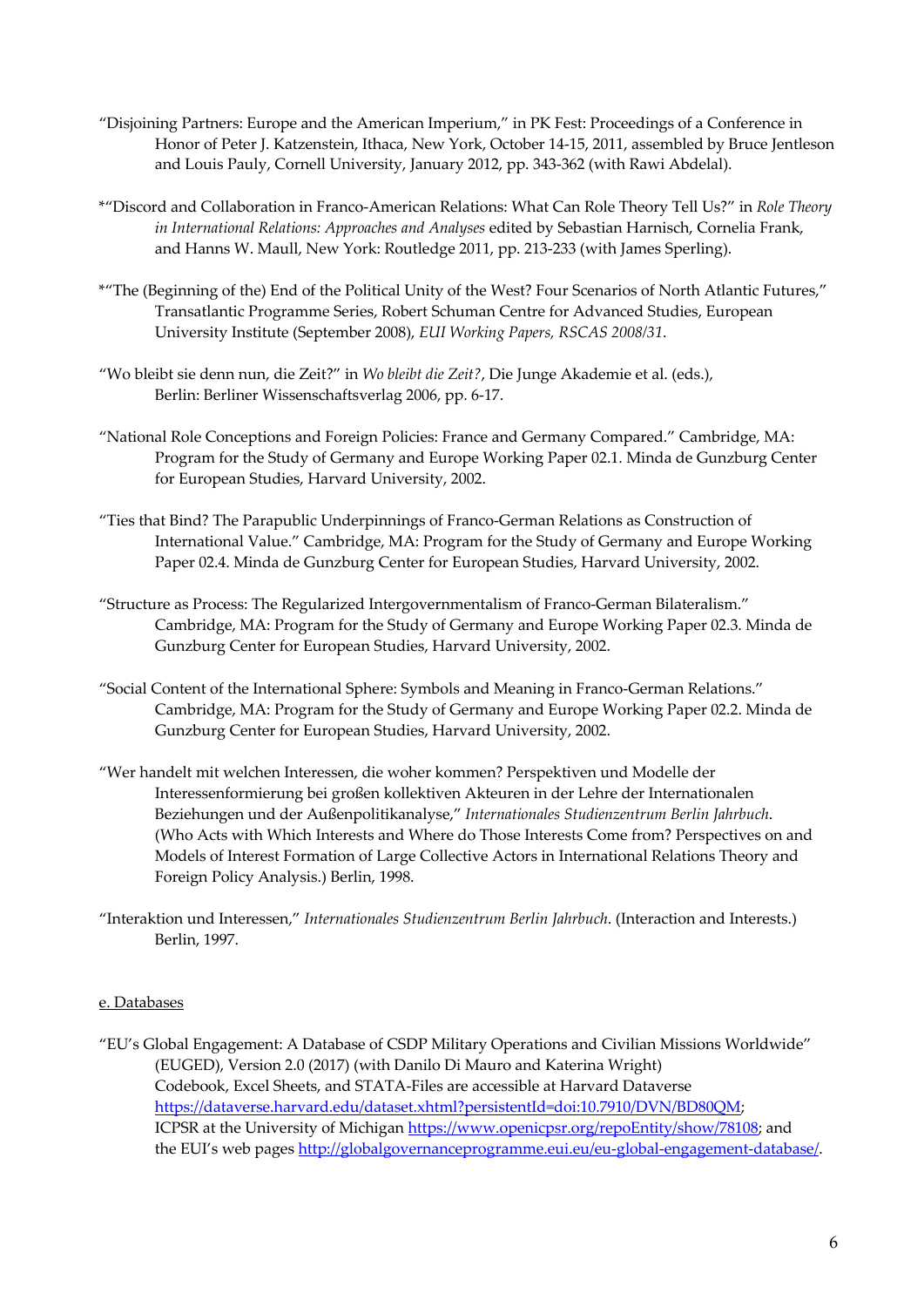Codebook, Excel Sheets, and STATA-Files for versions 1.0 and 1.1 accessible at Harvard Dataverse and ICPSR at the University of Michigan as well.

Version 3.0 in preparation. Publication in 2021.

- "The Origins of the EU's Global Engagement through CDSP Military Operations and Civilian Missions Abroad: Defining and Measuring Twelve Variables" (with Danilo Di Mauro and Katerina Wright). In preparation. Publication in 2021.
- "French and German Military Operations Database, 1990-2020" (with Danilo Di Mauro). In preparation. Publication in 2021.

#### f. Public Commentary, Journalistic Pieces, Book Reviews

"Europe is in desperate need of a 'Schumanian moment' for EU asylum politics," *LSE-EUROPP Blog*, 8 December 2020 (with Lucas Schramm). Accessible at <https://blogs.lse.ac.uk/europpblog/2020/12/08/europe-is-in-desperate-need-of-aschumanian-moment-for-eu-asylum-politics/>

"Después de Merkel: ¿'Alemania primero' o una Europa desacabezada?" in Europa en juego, *Vanguardia Dossier*, No. 72 (April-June 2019), pp. 53-57 (with Joachim Schild).

"Only France and Germany could lead the EU after Brexit – but they won't go unchallenged." LSE Brexit Blog, January 2019 (with Joachim Schild). Accessible at <https://blogs.lse.ac.uk/brexit/2019/01/28/france-and-germany-will-dominate-the-euafter-brexit-but-they-wont-go-unchallenged/>

"El eje francoalemán," in Unión Europea, refundación o desintegración, *Vanguardia Dossier*, No. 64 (April-June 2017), pp. 68-71 (with Joachim Schild). The issue can be viewed at <http://www.lavanguardia.com/vanguardiadossier/20170320/42872727680/union-europea-refundacion-desintegracion.html>

An English version of this contribution is available through the Vanguardia Dossier web pages: <http://www.lavanguardia.com/vanguardia-dossier/20170320/42872727680/union-europearefundacion-desintegracion.html>

- "President Trump: The Consequences for Europe's Foreign, Security and Defence policy, *EUI Times Online*, 15 November 2016. Acessible at <https://times.eui.eu/president-trump-consequences-europesforeign-security-defence-policy.html>.
- "British Flirtations with Distance and Exit in a Europe of Crises," *EUI Times*, Spring 2013, p. 19. Accessible at <http://times.eui.eu/>.
- "The Franco-German Connection and the Future of Europe." OUPblog, Oxford University Press, 22 February 2013 (with Joachim Schild). Accessible at <http://blog.oup.com/2013/02/elysee-treaty-france-germany-europe/>.
- "Le déclin de la France, une menace majeure pour le couple franco-allemand," *Le Monde*, 22 January 2013, online edition (with Joachim Schild).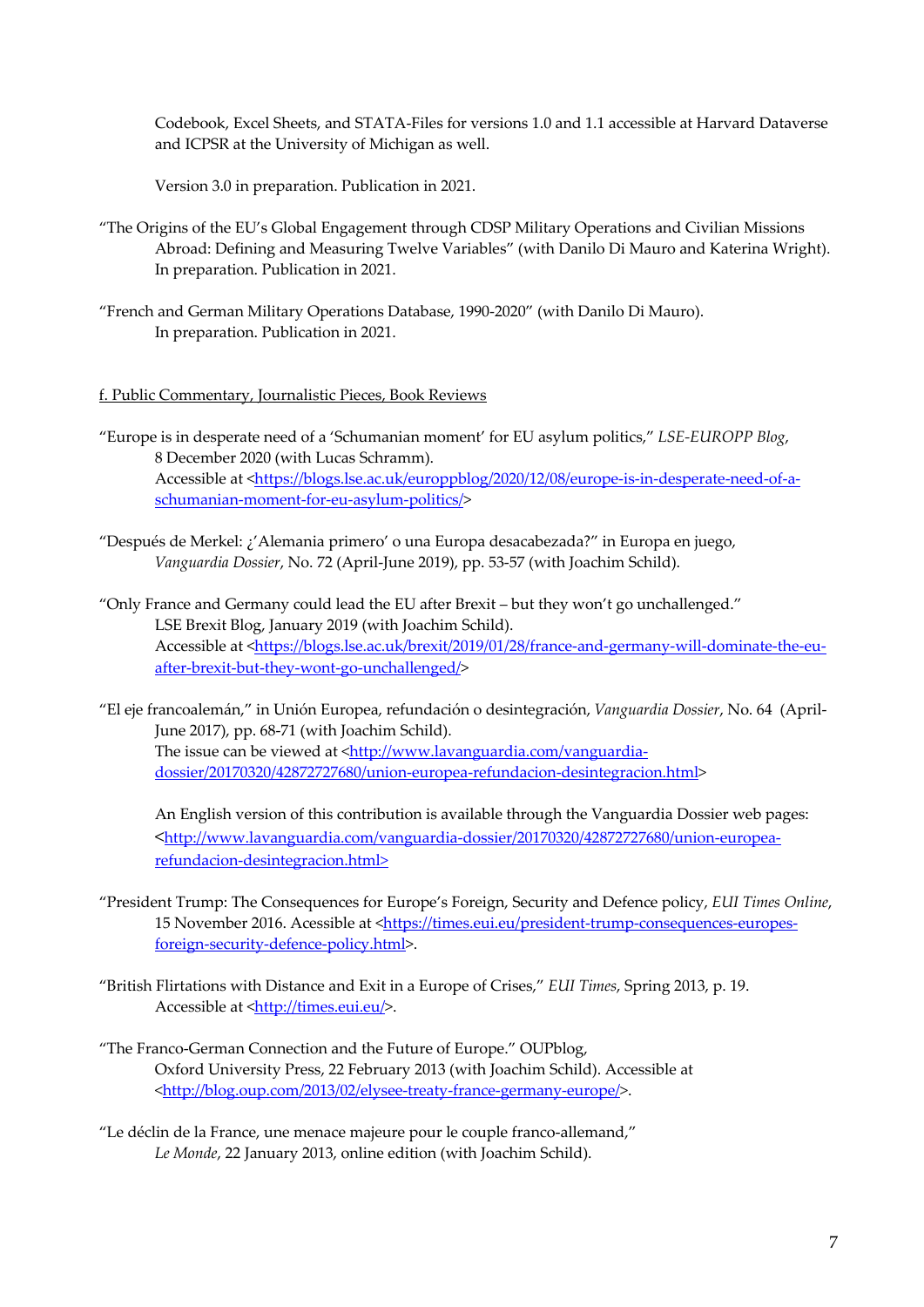Accessible at <http://www.lemonde.fr/idees/article/2013/01/22/le-declin-de-la-france-une-menacemajeure-pour-le-couple-franco-allemand\_1820454\_3232.html>.

This article is part of a debate that *Le Monde* published at the 50th anniversary of the Elysée Treaty in January 2013, and which also included the French and German foreign ministers Laurent Fabius and Guido Westerwelle; EADS president Tom Enders; Henri Froment-Meurice; Alain Bergounioux; Jürgen Trittin, Rebecca Harms, Claude Turmes, Yannick Jadot; Patrick Martin-Genier; Ulrich Grillo, Laurence Parisot, and Dieter Hundt; and Christian Lequesne. The full debate is accessible at <http://www.lemonde.fr/idees/ensemble/2013/01/21/cinquantenaire-du-traite-de-l-elysee-relancer-le-couple-francoallemand\_1819859\_3232.html>.

"A Look in the Atlantic Mirror: Book Review of Peter Baldwin, *The Narcissism of Minor Differences: How America and Europe are Alike*," *Millennium: Journal of International Studies* Vol. 40, No. 1 (October 2011), pp. 187-188 (with Kelly McKowen).

"Wo bleibt die Zeit?" *Junge Akademie Magazin* 2006, No. 4 (July), Berlin, Germany, p. 8.

## Papers Presented and Conference Participation

#### Professional Conferences (selection)

Council for European Studies (CES) 2021 | 2015 | 2012 | 2010 | 2008 | 2006 | 2004 International Studies Association (ISA) 2018 | 2015 | 2013 | 2011 | 2010 | 2009 American Political Science Association (APSA) 2017 | 2009 | 2007 | 2004 | 2003 | 2001 European Union in International Affairs (EUIA) (bi-annual) 2020/21 | 2018 | 2016 European Union Institute for Security Studies (EUISS) 2016 | 2014 | 2013 European Initiative on Security Studies (EISS) 2020/21 | 2018 | 2017 Invited Talks and Other Paper Presentations (selection)

At a wide range of universities and research institutions including École Nationale d'Administration, France | University of Oxford | European University Institute | Princeton Institute for International and Regional Studies (PIIRS), Princeton University | Minda de Gunzburg Center for European Studies, Harvard University | College of Europe, Bruges, Belgium | Institute for Qualitative Research Methods (IQRM), Arizona State University, Tempe, Arizona | Trier University | Trinity College Dublin | Ritsumeikan Center for Asia Pacific Studies, Ritsumeikan Asia Pacific University, Beppu, Japan | John M. Olin Institute for Strategic Studies, Harvard University | University of St. Gallen | Université de Montréal | American Institute for Contemporary German Studies (AICGS), The Johns Hopkins University, Washington, D.C. | New York University | Slovenian Pan-European Movement, Ljubljana, Slovenia | Sciences Po/CERI, Paris | Chinese Academy of Social Sciences (CASS), Beijing | University of Vienna | Woodrow Wilson School, Princeton University | Franco-German Institute (DFI), Ludwigsburg | International Center for the Study of Historical Reconciliation, Tokyo Keizai University, Japan | INSEAD, Fontainebleau | Dublin European Institute (Summer School of the University College Dublin at the EUI) | University of Heidelberg | Cornell University | as well as numerous others.

#### Teaching Experience

#### Doctoral Students

Stephan Pietzner (2019- ; co-supervision with Jeffrey Checkel); Lucas Schramm (2018- ); Christina Henriette la Cour (2018- ); Jonata Anicetti (2017- ); Adam Andrzej Krzykowski (2017- ); Natalia Tellidou (2016- );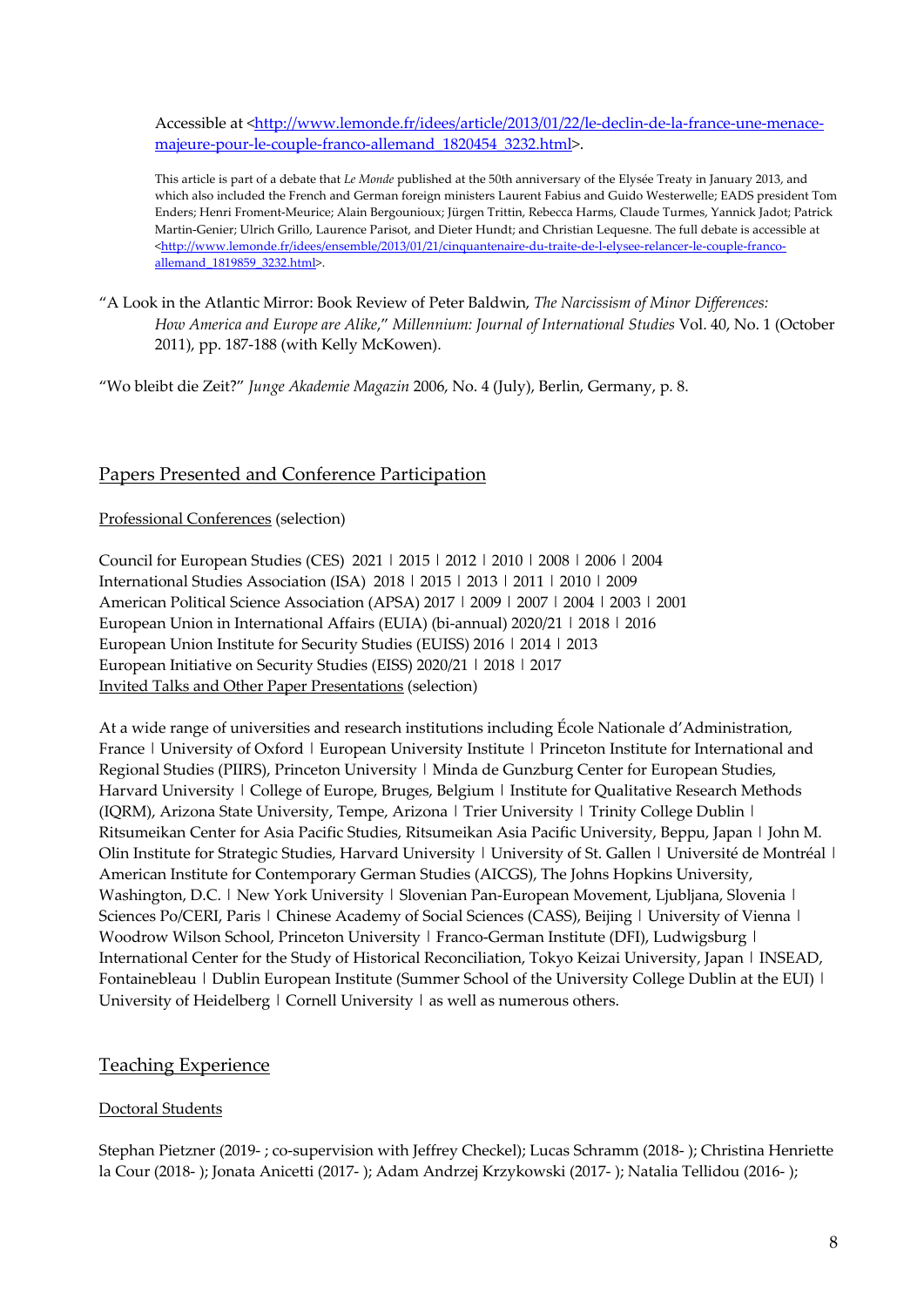Grzegorz Adam Krzyzanowski (2015- ); Adérito Vicente (2015- ); Jonas Driedger (2015-20; Haus Rissen, Hamburg); Shpend Kursani (2015-20; co-supervision with Jennifer Welch; Leiden University); Ieva Grumbinaite (2014-20; co-supervision with Alexander Trechsel; Public Policy and Management Institute, Vilnius); Katharina Wolf (2014-18; European Defence Agency, EDA); Harpal Singh Hungin (2013-19; cosupervision with Pepper Culpepper; Bank of England); Camille Brugier (2012-17; French Ministry of Higher Education, Research and Innovation); Magnus Schöller (2012-16; co-supervision with Adrienne Héritier; University of Vienna); Richard Maher (2004-11; University College Dublin)

#### Postdoctoral Advisees

Silvia D'Amato (MWF 2018-20; Leiden University); Moritz Weiss (JMF 2019-20; Ludwigs Maximilian University of Munich); James Lee (MWF 2018-19; University of California, San Diego); Madalina Dobrescu (MWF 2018-19; Diplomatic Academy Vienna); Robin Markwica (MWF 2017-19; Oxford University); Marina Henke (MWF 2017-18; Northwestern University); Hugo Meijer (MSCF 2017-19, visiting fellow 2016; CNRS and CERI/Sciences Po, Paris); Paul Van Hooft (MWF 2016-18; Massachusetts Institute of Technology, MIT; The Hague Centre for Strategic Studies); Matteo Faini (MWF 2016-17; Presidency of the Council of Ministers, Government of Italy); Monika Sus (JMF 2016-17; Polish Academy of Sciences; Warsaw, Hertie School of Governance); Akisato Suzuki (Canon Fellow 2016-17, MWF 2017-18; University College Dublin); James Reilley (JMF 2015-16; University of Sidney); Nadav Kedem (MWF 2015-16; Sciences Po, Paris); Ioannis Galariotis (MWF 2015-17; Athens University of Economics and Business, EUI School of Governance); Michal Onderco (MWF 2014-15; University of Rotterdam; Stanford University, Center for International Security and Cooperation, CISAC); Sandra Destradi (JMF 2014-15; University of Freiburg); Fabrizio Coticchia (JMF 2014-15; University of Genoa); Gregorio Bettiza (MWF 2012-14; University of Exeter); Thibaud Boncourt (MWF 2013-14; University of Paris 1, Panthéon-Sorbonne); Marc DeVore (JMF; 2011-13; University of St. Andrews)

(JMF: Jean Monnet Fellow; MWF: Max Weber Fellow; MSCF: Marie Skłodowska Curie Fellow)

#### Graduate Seminars

- International Relations in Europe (various versions)
- Big Books and Major Statements in European Politics
- Topics in International Relations and Security Studies
- International Relations Theory
- Field Seminar in International Relations (various versions)
- The Development of the International System since 1945
- Big Books and Major Statements in International Relations (various versions)
- Foundations of International Relations (various versions)
- Contemporary Debates in International Relations Theory
- Reading Contemporary Classics in Social and Political Sciences (International Relations section)
- Master's thesis research seminar and research design for Master's students in International Relations
- Introduction to Qualitative Methods (various versions)

#### Undergraduate Seminars

• International Relations in Europe (various versions)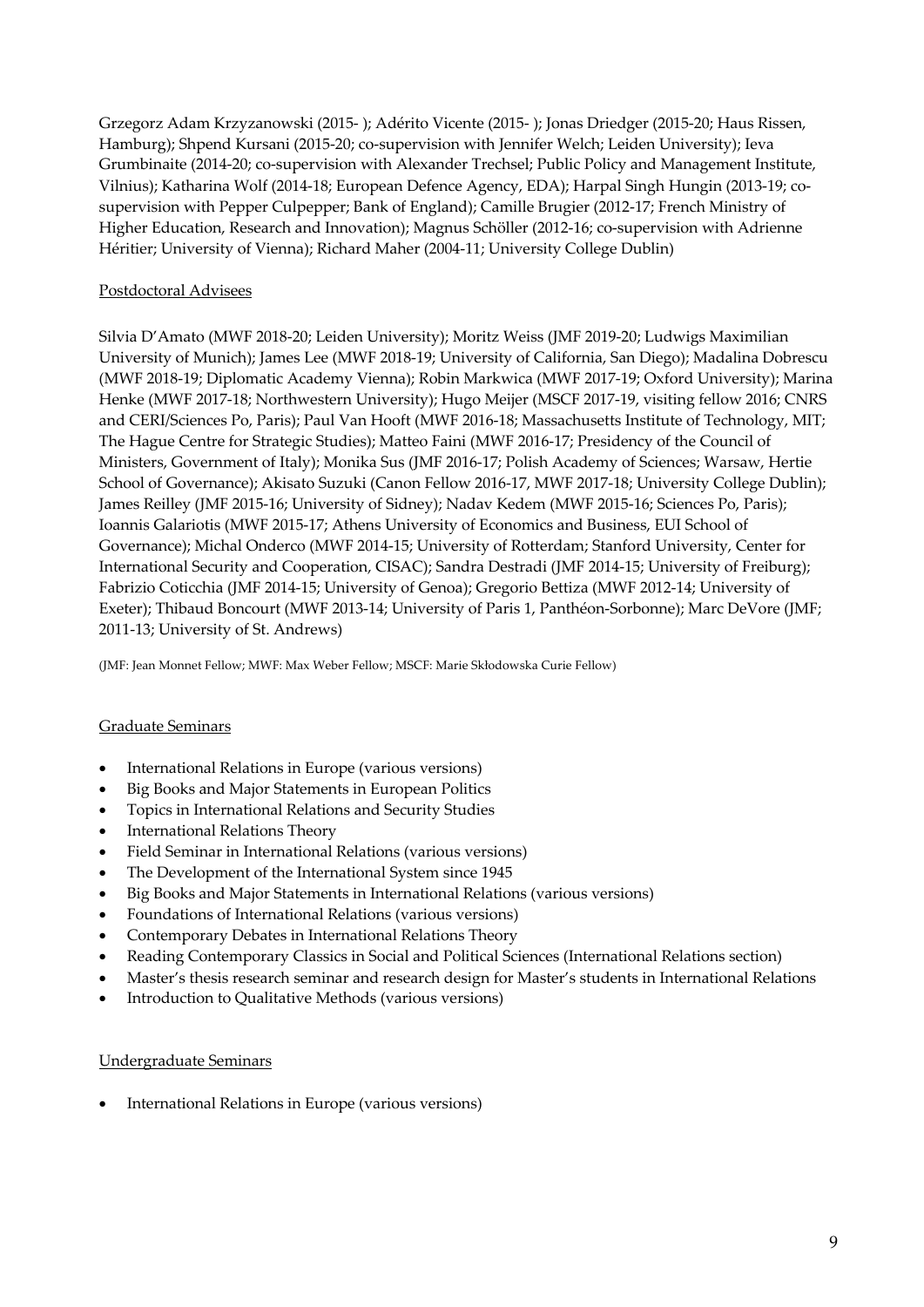### Independent Studies and Tutorials

- Transatlantic Relations in World Politics (graduate)
- International Relations, one-on-one tutorial teaching for Master's students at the University of Oxford
- Modern Strategic Thought (undergraduate)

### Undergraduate Lecture Courses

- Europe and America in the World: Transatlantic Relations and "the West" from the Cold War to Twenty-First Century Global Politics (various versions)
- Theory of International Relations (various versions)

Postdoctoral Research Seminar Series (Max Weber Fellows, Jean Monnet Fellows, Marie Skłodowska Curie

Fellows, et al.)

• Europe in the World: International Relations, International Security, World Politics (various editions)

#### Multidisciplinary Research Workshops (one or two days; 10 or 20 seminar hours)

- The EU in International Negotiations
- Domestic Dynamics and Global-Regional Perspectives in the Gulf Region: Implications for Europe
- Europe's Cold War Relations: The EC Towards a Global Role (with Kiran Klaus Patel and Federico Romero)
- Structural Power in International and Comparative Politics: Societal Foundations of European Policy Divergence and Financial Governance (with Pepper Culpepper)
- All for One and One for All? Coalitions in the Fight against Terrorism
- The Changing Role of Sanctions: History and Current Practice
- Hegemony and Rising Powers
- Research in Progress Seminar for Ph.D. candidates
- Advanced Qualitative Methods (with Pepper Culpepper)

Executive Training Seminars (3 days; six hours per day)

- Does Europe Need a Grand Strategy? Exploring Competing Visions for the EU's Role in the World
- European Security: Old Trends and New Realities
- Europe in the World: Problems and Prospects in an Unsettled World
- Global Risk Analysis and Europe's Changing Security Environment
- Transatlantic Relations: Past, Present, and Future
- Scenario-Thinking and Simulations for Scholarship and Policy-Making (in preparation)

#### Referee / External Reviewer (selection)

Cambridge University Press; Columbia University Press; Oxford University Press; Berghahn Books; Polity Books; Palgrave Macmillan

*European Journal of International Security; European Security; Foreign Policy Analysis*; *Global Affairs*, *International Security*; *International Studies Review*; *Journal of Common Market Studies*; *Journal of European Public Policy*;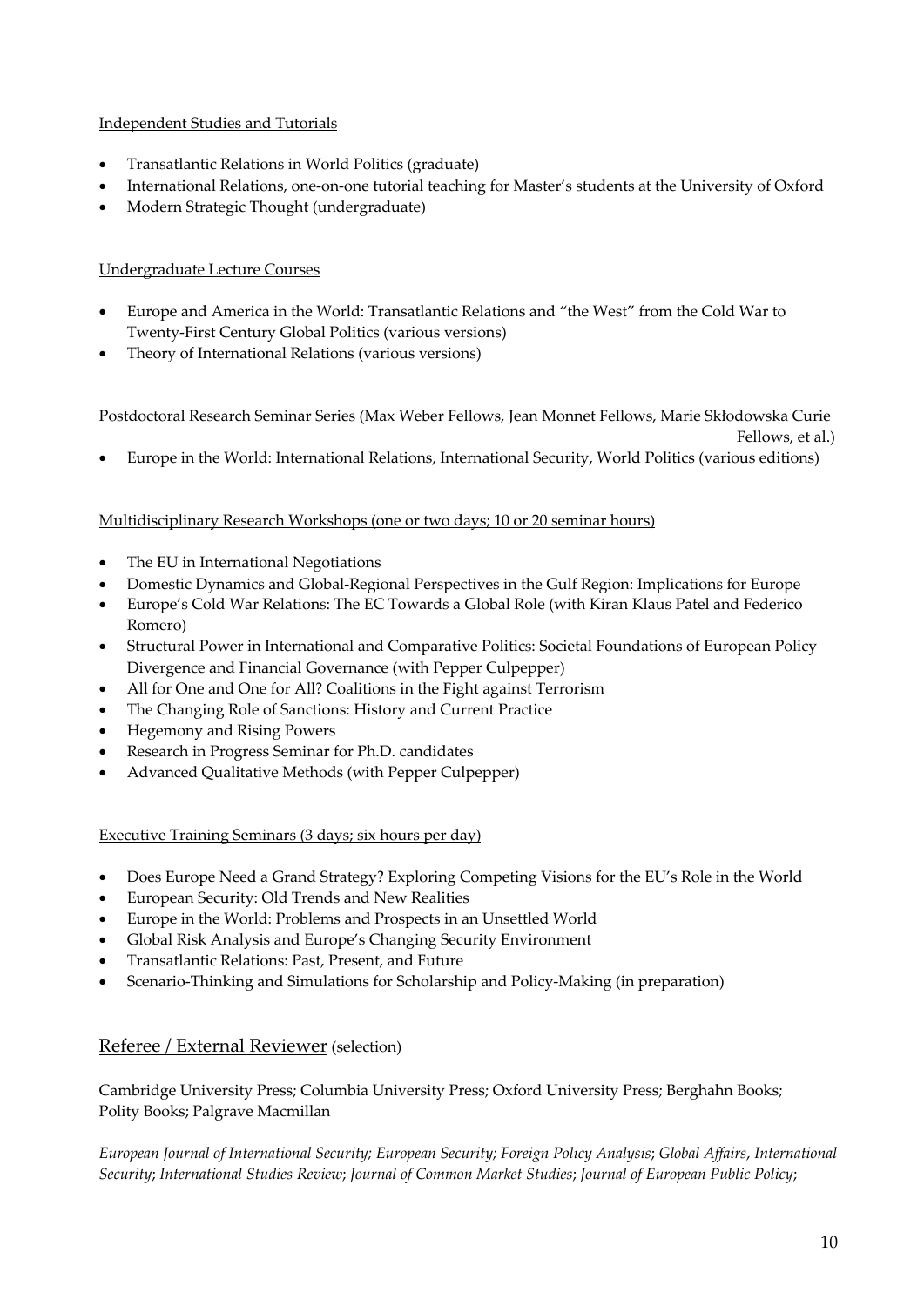*Journal of Politics, Culture, and Society*; *Politics*; *West European Politics*; *World Politics*

Research Grants Council of Hong Kong; Fritz Thyssen Foundation

## Editorial Boards and Other Board Memberships

*Zeitschrift für Politikwissenschaft*, Springer (2020- ) *Les Champs de Mars: Revue d'études sur la guerre et la paix*, IRSEM/Presses de Sciences Po, Paris (2017- ) *Foreign Policy Analysis*, Oxford University Press (2015- ) *European Journal of International Security*, Cambridge University Press (2014- )

Graduate School of Political Cohesion (GSPC), Ruhr-Universität Bochum, Advisory Board (2020-) Centre for Security Research (CeSeR), University of Edinburgh, Associate Member (2020- ) European Initiative on Security Studies (EISS), Governing Board (2018- ) European Union in International Affairs (EUIA), International Steering Committee (2017- ) New York University, European Horizons, Advisory Board (2017- ) State of the Union, European University Institute, Scientific Committee (2014-15)

## Other Committee Memberships and Institutional Responsibilities (selection)

Faculty search committees, Department of Social and Political Sciences, EUI (2015-16; 2017-18)

Organizer and leader of pre- and postdoctoral workshops, SPS departmental seminar series, research in progress seminars, PhD candidates job talks in preparation for interviews, etc. (2012- )

#### Professional Memberships and Associations

- Deutsche Vereinigung für Politikwissenschaft (DVPW) Themengruppe Außen- und Sicherheitspolitik
- International Studies Association (ISA) Section memberships: Foreign Policy Analysis; International Organization; International Security Studies
- American Political Science Association (APSA) Section memberships: International Security; International History and Politics; Qualitative and Mixed-Method Research

Council for European Studies (CES)

European Initiative on Security Studies (EISS)

#### Languages

English (fluent), French (advanced), German (native), Italian (basic), Latin (reading)